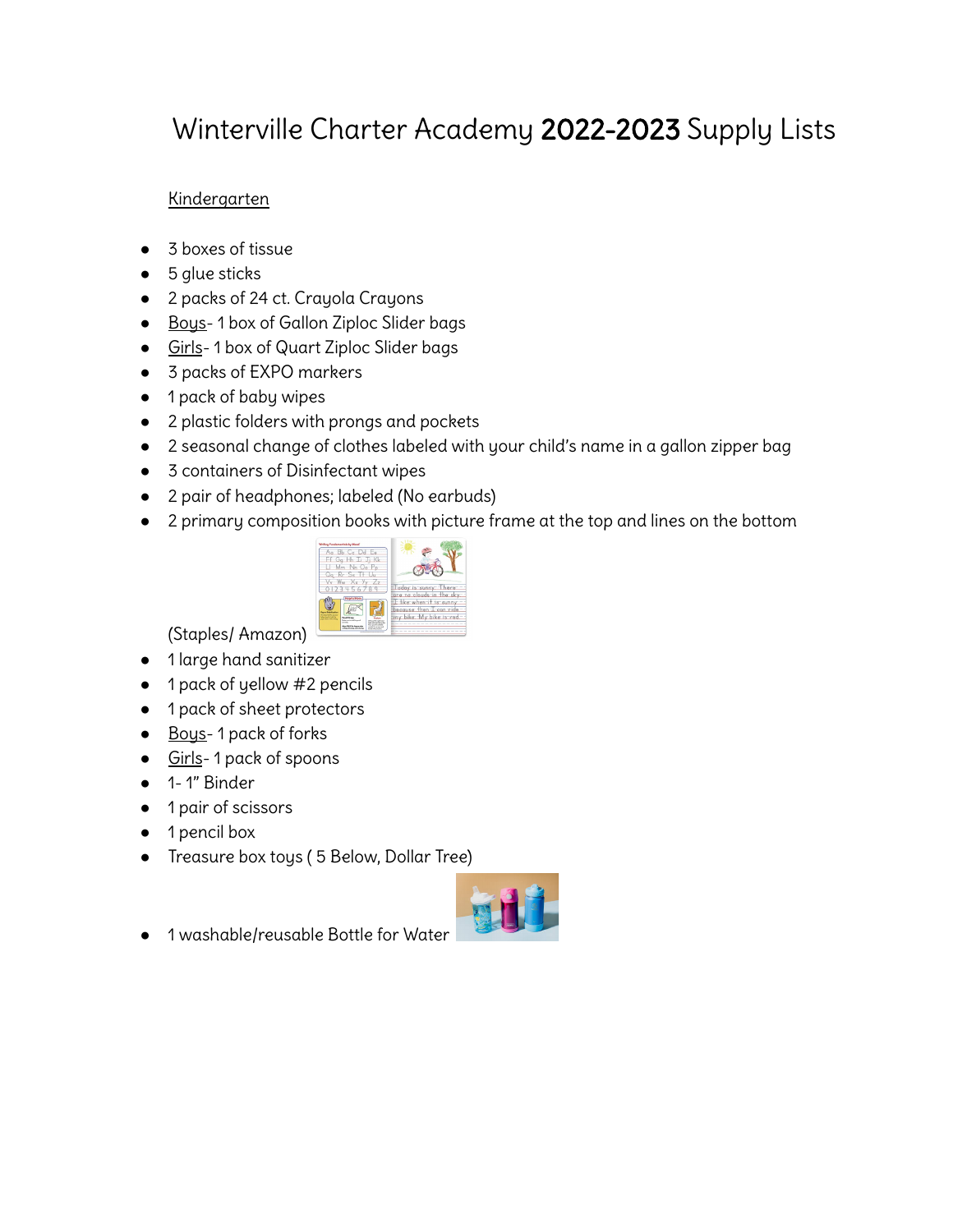## 1st Grade

#### Please do not write student names on these items:

- 2 large container of Clorox wipes with no bleach
- 1 containers of baby wipes
- 2 large rolls of paper towels
- 3 boxes of Kleenex
- 130 oz. or bigger bottle of hand sanitizer
- 1 box of band-aids
- Boys Quart Ziploc bags
- Girls sandwich Ziploc bags

# Personal Supplies - you may write your child's name on these supplies, they will only be used by them

- 2-1 in. 3 ringed binders- one black and the other color/design of choice
- 1 5 packs of poly-plastic dividers
- 1 pair of headphones please be mindful in your selections, these are to last all year
- 1 pencil pouch
- Bag of extra clothes with your child's name in a bag
- 3 1-subject spiral notebooks (wide-ruled, red/blue/green)
- Pocket folders with prongs: 1 red folder 1 blue folder 1 green folder 1 purple folder
- 3 folders with holes (to be placed in binder)
- Heavy duty sheet protectors
- 1 boxes of primary colored Crayola markers
- 2 packs of glue sticks
- 1 pair of scissors
- 1 boxes of 24 count Crayola crayons
- 2 packs of 12ct or higher # 2 pencils preferably pre-sharpened
- 1 hi-liters
- 1 pack Pink Pearl erasers
- 2 packs of Expo markers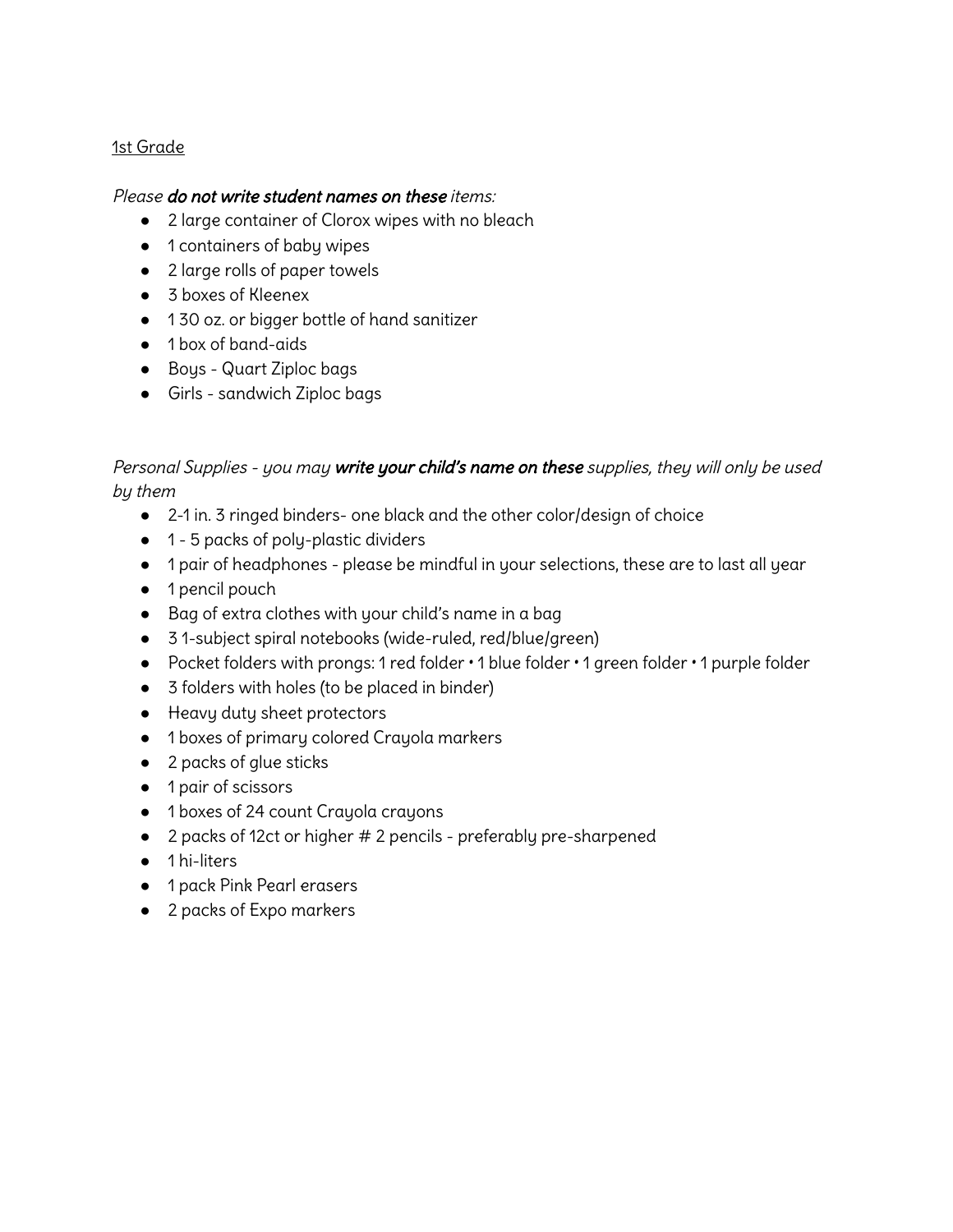## 2nd Grade

## Shared Supply list: Please do not put your scholar's name on these!

- 2 containers of Clorox/Lysol wipes
- Index cards
- Large hand sanitizer
- Band-Aids
- 3 boxes of tissues
- 2 rolls of paper towels
- 1 pack of colored pencils
- 1 box of crayons (24 count)
- 1 pack skinny expo markers with eraser (Black)
- 1 box of thick Expo markers
- 1 Pack of highlighters
- 2 packs of glue sticks
- 2 packages of sharpened Ticonderoga pencils
- 1 package of eraser tops
- 1 Package of pink erasers
- 2 Packs of Wide ruled paper.
- One pack of cups
- Boys: forks & bowls
- Girls: spoons & plates

## Individual supplies: Please write your child's name on these items!

- 1-inch binder
- 4 composition notebooks
- 1 Red Folder
- 1 Green Folder
- 1 Blue Folder
- 1 pair of headphones (No Earbuds please)
- 1 pair of scissors

## Optional:

- Zipper pencil pouch
- Ankle socks (for whiteboard erasers)
- Colored construction paper
- Astro bright-colored printer paper
- Scott thermal laminating sheets
- Clear packing tape
- Post-Its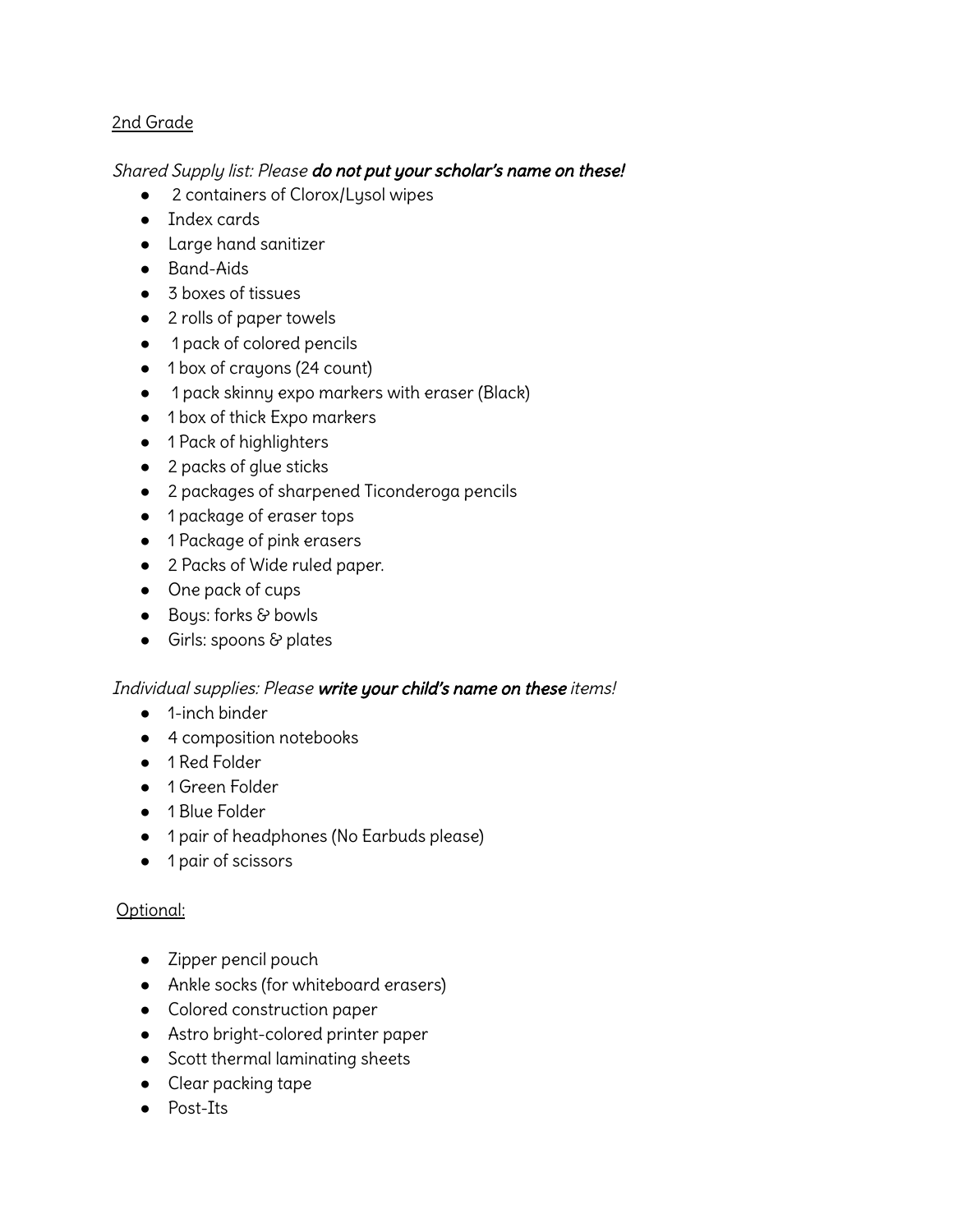#### 3rd Grade

- #2 Pencils (no mechanical pencils please)
- Crayons, colored pencils, and/or markers
- Highlighters
- Glue sticks
- Scissors
- 1 box of **black** Expo markers
- 4 Composition notebooks
- 4 Folders
- 1 pack wide-ruled notebook paper
- Hand sanitizer
- Multipack of tissues
- Clorox/Lysol wipes
- Headphones or earbuds
- Multiplication flash cards
- 2 rolls of paper towels
- Bandaids

| <b>GIRLS</b>                     | <b>BOYS</b>                        |
|----------------------------------|------------------------------------|
| $\star$ Quart sized ziplock bags | $\star$ Gallons sized ziplock bags |
| $\star$ Sticky notes             | $\star$ Sharpies                   |
| $\star$ Colorful cardstock       | $\star$ Colorful copy paper        |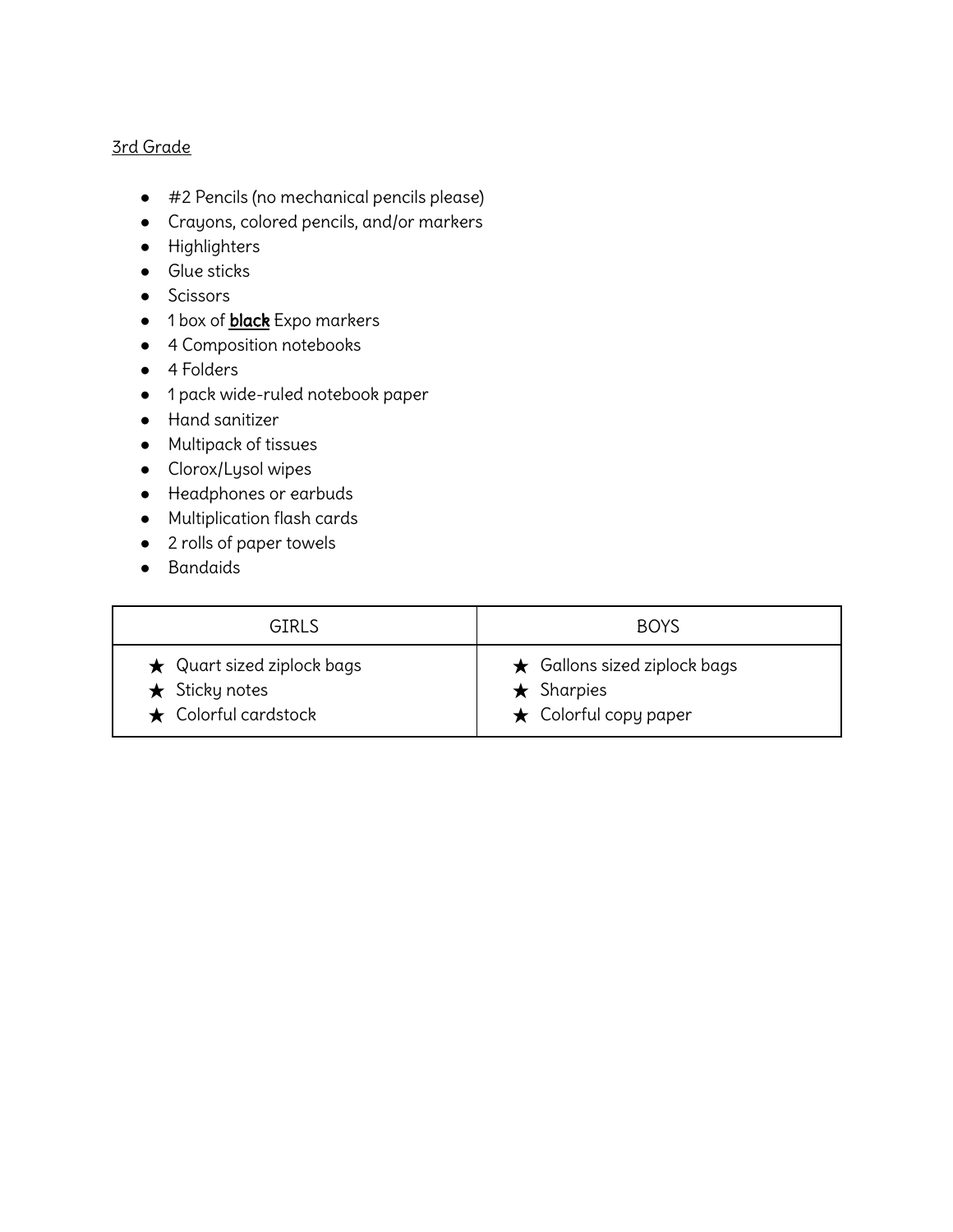- $\bullet$
- 4 Composition Notebooks
- 1 1inch binder
- 24 pack of colored pencils/crayons
- 10 glue sticks
- 2 highlighters
- Expo Markers (Math)
- Plastic folder
- 2 pack of scissors
- Pencils

# Classroom Supplies:

- Tissues
- **•** Sticky Notes
- Expo Markers
- Colored Paper (AstroBrights Preferred)
- Hand Sanitizer
- Paper Towels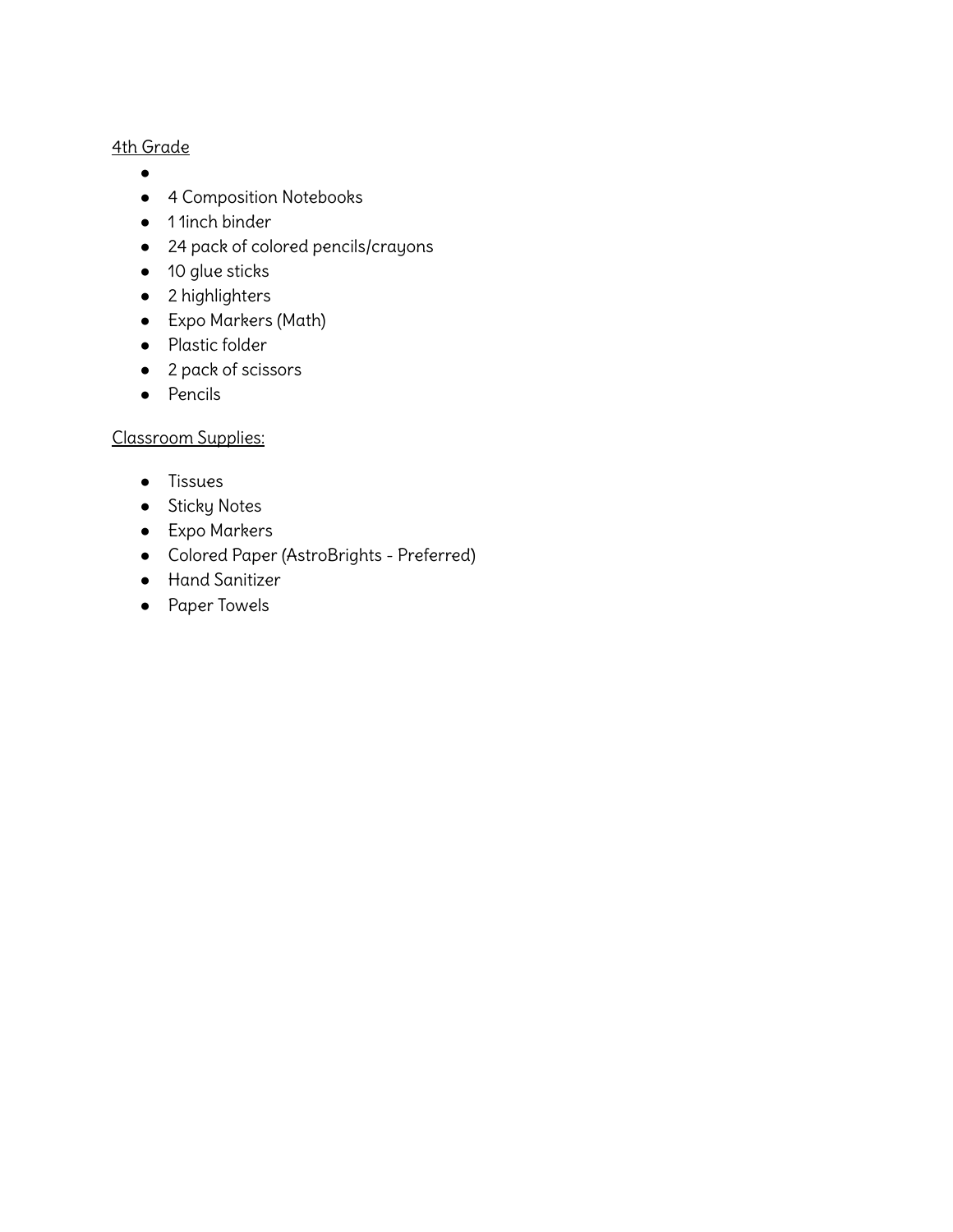- Loose leaf lined paper (2 Packs)
- #2 Pencils (2 boxes)
- Markers/Colored Pencils/Crayons (one box of each)
- Highlighters (2 packs)
- Glue Sticks (1 pack)
- 6 Composition Notebooks
- 1 Pocket Folder with Prongs
- Graph paper (1 Pack)
- Pencil Pouch / Box
- 3-5 containers of Lysol Wipes (NO BLEACH)
- Paper Towels (2 rolls)
- Tissues (4 boxes)
- Dry-Erase Markers (2 Packs)
- 1 Set of Headphones/earbuds
- Multiplication flashcards (1 Pack, numbers 0-12)
- Index cards (2 packs)
- Colorful Cardstock (1 Pack)

## Special Requests:

- Colorful Printer Paper
- Post-it Notes
- Ziplock Bags (Gallon and Sandwich Zip top)
- White Board Cleaner and White Board Erasers
- Bandaids
- Sheet Protectors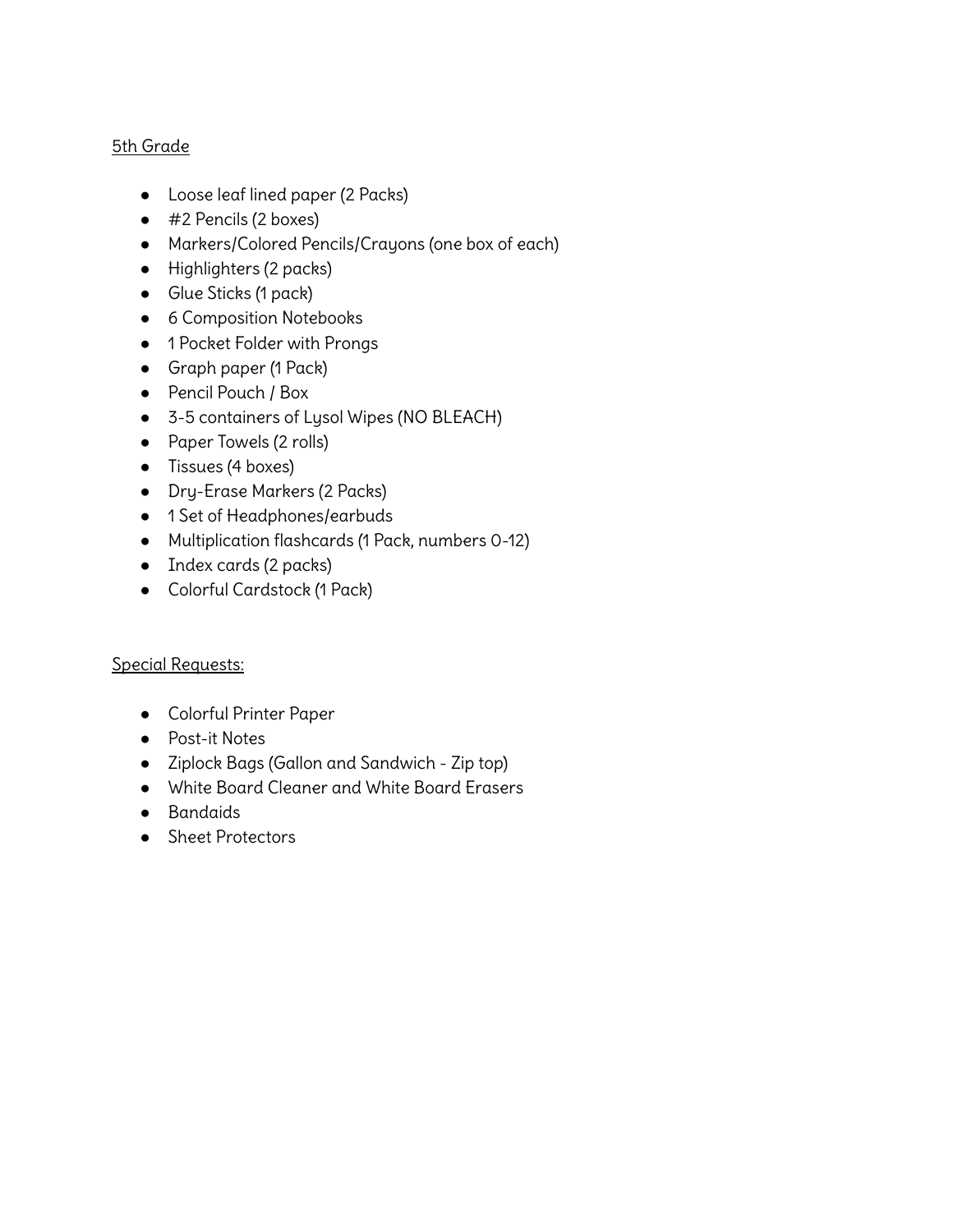- $\bullet$  1  $\frac{1}{2}$ " or 2" zip-up 3 ring binder
- 3 three-prong pocket folders (non-plastic)-- green, blue, yellow, red or orange
- 3 packs of wide-ruled notebook paper
- 2 regular composition notebooks wide-ruled
- 2 packs of #2 pre-sharpened pencils
- 1 pack of 2 handheld erasers (the pink ones)
- 2 blue pens (non-gel, Uni-Ball preferred)
- 2 black pens (non-gel, Uni-Ball preferred)
- 1 pack colored pencils
- 2 highlighters (different colors)
- 1 three-holed zipper pencil/supply pouch
- 1 pair of headphones

#### Wish list

- Glue sticks
- Student scissors
- 3x5 index cards
- Post-It notes
- Expo Dry Erase markers, erasers and board cleaner
- Packages of blue or black Uni-Ball pens
- Multi-colored construction paper
- Paper towels
- Tissues
- Disinfectant wipes
- Plastic forks, spoons, knives
- Disposable plates and bowls
- Scotch tape refills
- Ziploc bags (gallon size)
- Band-Aids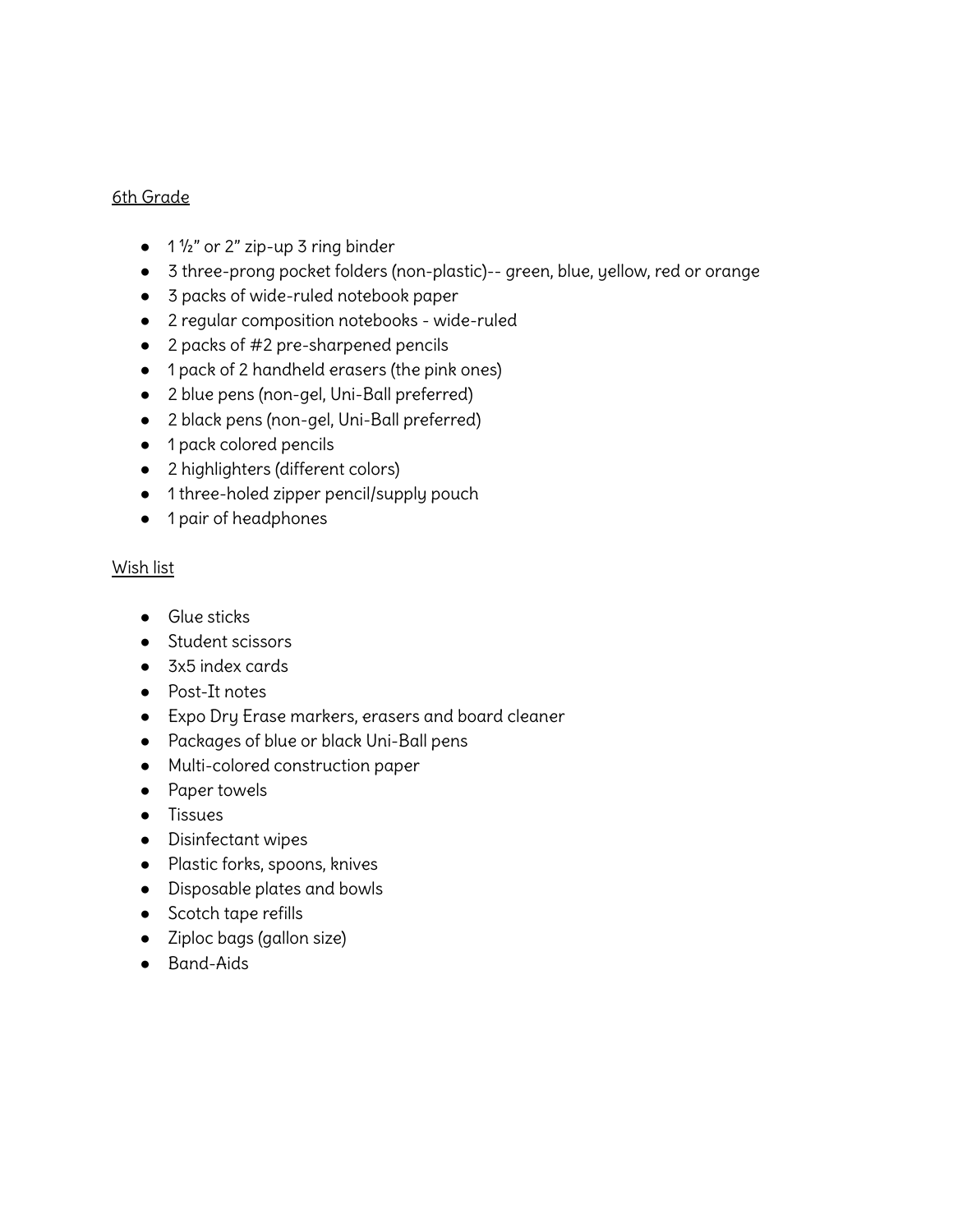- $\bullet$  1  $\frac{1}{2}$ " or 2" zip-up 3 ring binder
- 10 three-prong pocket folders (non-plastic)-- green, blue, yellow, red and orange (2 ea)
- 1 set of 8 tab dividers
- 2 packs of wide-ruled notebook paper
- 1 regular composition notebook wide-ruled
- 2 graph paper composition notebooks quad-ruled
- 1 package of 1 cm graph paper
- $\bullet$  2 packs of #2 pencils
- 1 package of 2 handheld erasers (the pink ones)
- 2 blue pens (non-gel, Uni-Ball preferred)
- 2 black pens (non-gel, Uni-Ball preferred)
- 1 pack colored pencils
- 2 highlighters (different colors)
- 1 three-holed zipper pencil/supply pouch
- 1 pencil sharpener with receptacle that fits IN pencil pouch
- 1 pair of headphones
- 1 calculator: TX Instruments 30XIIS

## **Optional**

- Glue sticks
- Student scissors
- 3x5 index cards
- Post-It notes
- Expo Dry Erase markers, erasers, and board cleaner
- Packages of blue or black Uni-Ball pens
- Multi-colored construction paper
- Paper towels
- Tissues
- Disinfectant wipes
- Plastic forks, spoons, and knives
- Disposable plates and bowls
- Scotch tape refills
- Ziploc bags (various sizes)
- Band-Aids